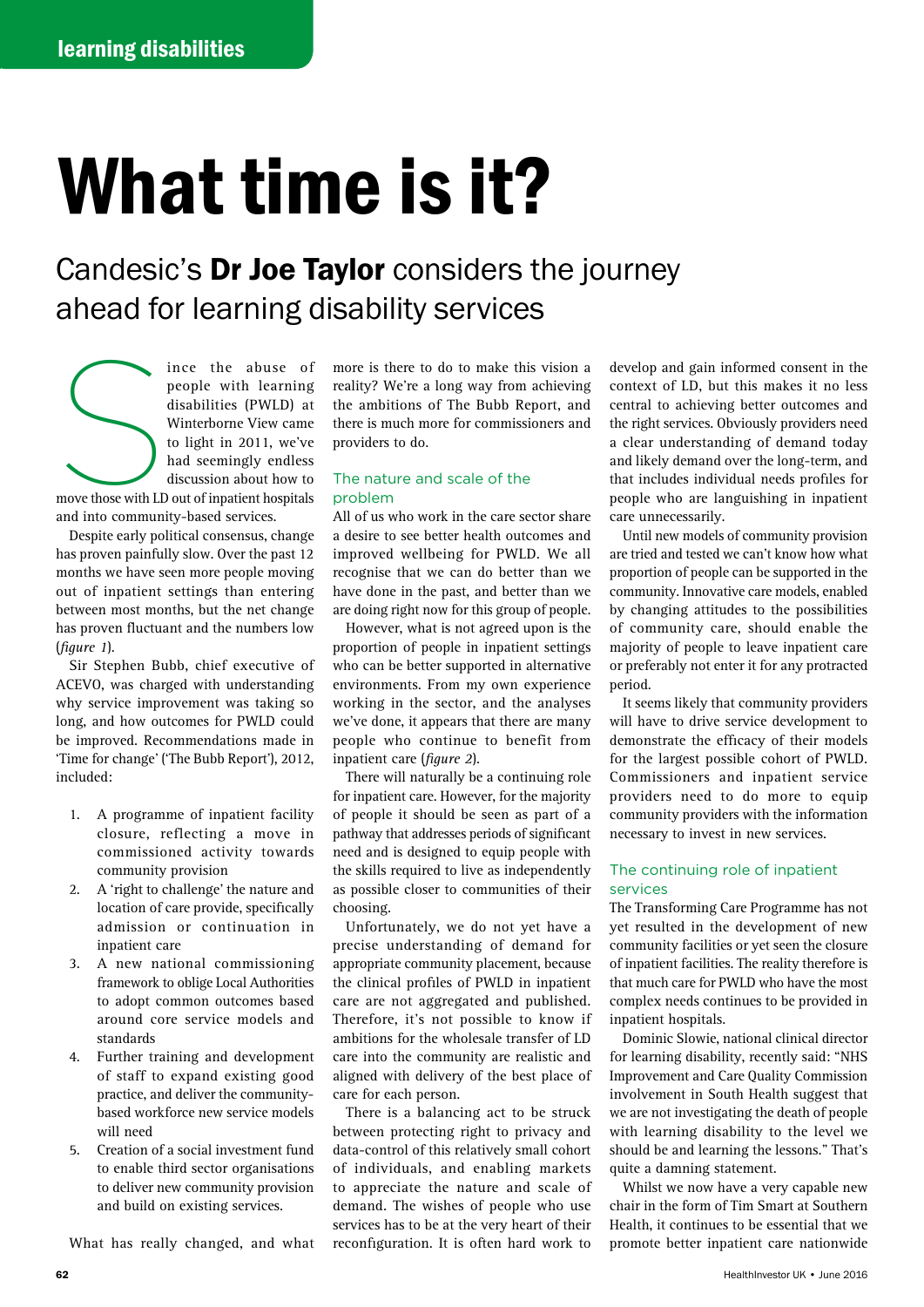

# FIGURE 1: THE END OF LONG STAY HOSPITAL CARE FOR LEARNING DISABILITIES?

for those people who currently need it and are likely to do so for the long-term. We need to look both to the quality of newly commissioned community services alongside existing inpatient services. There is a risk that as focus moves to better services outside of the hospital we forget that there is still much to be done in our wards to safeguard people and make sure they are being equipped for their ongoing care journey.

Providers should not be dissuaded from investing in inpatient facilities, and considering how to improve care within them. They will carry on being a key part of the care mix for PWLD.

## Transition into adult services

The 2014 Children & Families Act recognised the value of diagnosis and therapy that started from the earliest years of life, and

also recognised that there is a challenging period of transition into adult services. Consequently, Education, Health & Care Plans (EHCPs), now cover children between 0 and 25 years of age.

The challenge is to enable young people at the cusp of entering adult services to become active curators of their own care. There is a risk that the assumption of continuing placements into people's 20s undermines their autonomy during that key transitional stage. In theory, the extension of childrens' service funding beyond 18 can provide an opportunity for development of and transition into the most appropriate care packages.

To develop adult care services best suited to PWLD, providers will have to work together to develop appropriate options for individuals moving out of children's services, and that means early engagement with people to understand their needs and objectives. This natural progression between services is a key time to develop community provision that can reduce demand for inpatient services and improve placement stability.

# Provider engagement and capacity development

There is a need to generate new community services in order to meet the needs of people anticipated to move out of inpatient facilities as the closure programme progresses; building capacity in community provision cannot happen overnight.

commissioners and providers must address:  $\blacktriangleright$ There is a lack of agreement regarding the features of new infrastructure demanded of care models able to support service users with a variety of complex needs in the community. So there are three key areas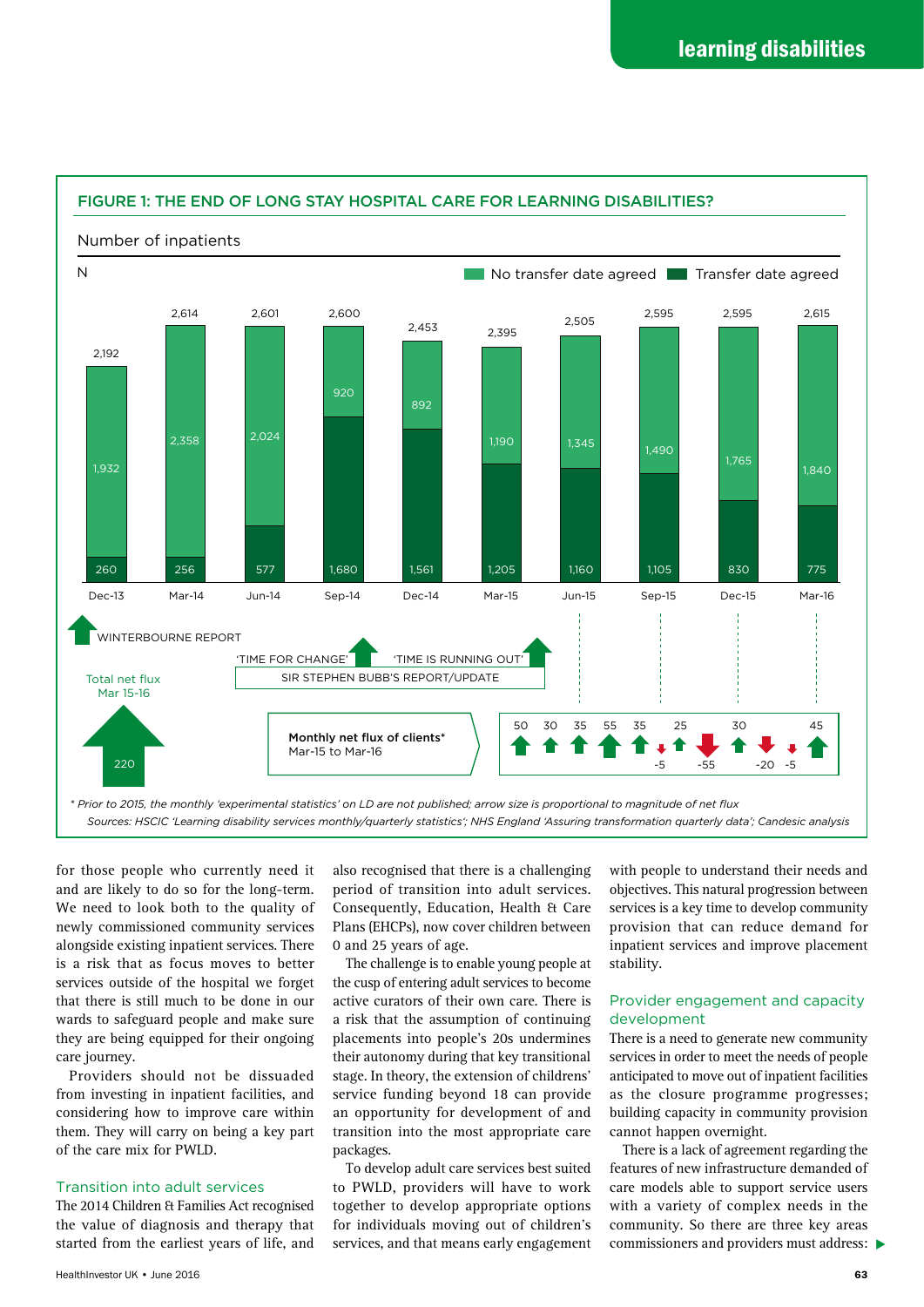

# FIGURE 2: BREAKDOWN OF CARE PLANS OF CURRENT LD INPATIENTS (C. 2,600)

## 1. Capacity

We find ourselves in a Catch-22 senario. We need to develop more community capacity to enable inpatient services to be scaled back, but until the closure programme moves forward there is little additional demand in the market.

It will be important to de-risk the required additional investment in community services by providing greater forwardlooking demand certainty. Commissioners could look to guaranteeing minimum service levels and payments to generate confidence amongst those seeking to increase community-based care capacity.

The recent establishment of the Provider Delivery Taskforce, charged with supporting the development of new community services, is a welcome move, but success in this sector is likely to depend on the commitment and vision of individual provider groups.

### 2. Innovation

Unfortunately, we've seen the enablement of PWLD as a fairly static enterprise, but in our work at Candesic we've visited services that have adopted innovative models of care, often supported by new technologies, that have delivered greater independence and improved outcomes.

In one service, a simple and inexpensive pressure sensor by a person's bed triggered a series of lights to be switched on enabling them to locate the toilet when getting up in the night. This eliminated the need for a waking staff member 24/7.

Other services have made use of purposebuilt homes with annexes for those of greatest need and more communal environments for others of lower acuity. This model enables flexibility in staffing, and opportunities for people who find the company of others difficult at times to still socialise when it's right for them.

These hidden gems of great quality innovative care need to be more widely known about and their impacts, financial and clinical, better understood. Commissioners need to recognise and incentivise new models of care that enable community providers to address the high acuity needs of PWLD currently in inpatient services.

### 3. Workforce

Service transformation is naturally about much more than bricks and mortar; developing a skilled workforce able to deliver community services will be key step in enabling PWLD whose needs are complex to move out of inpatient services.

Here providers have a clear role in generating and supporting their valuable human resource. In addition to training they also need to understand that pay and conditions are essential considerations.